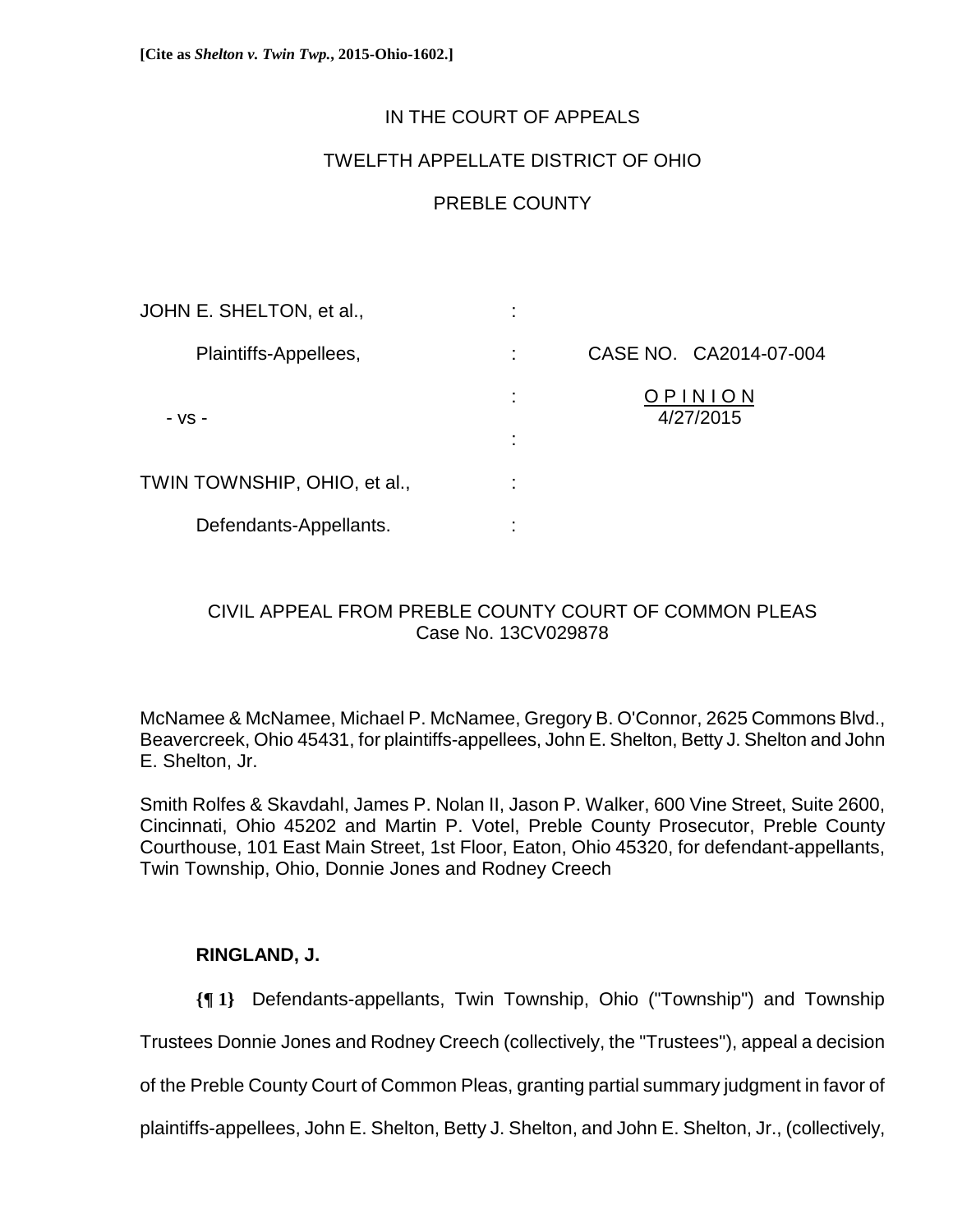the "Sheltons"), and denying appellants' motion for summary judgment in its entirety.

**{¶ 2}** At issue in the present case is the Township's demolition of a barn on the Sheltons' property, and the Trustees' actions in pursuing and overseeing that demolition.

**{¶ 3}** The Township had unsuccessfully attempted to convince the Sheltons to repair or demolish the barn since 2003. Having failed to reach a successful resolution on the status of the barn by 2010, the Township requested an analysis from a Miami County building inspector contracted by Preble County to perform on behalf of their Building Inspections Department. That building inspector, Robert England, submitted a report to the Township stating that, "the barn is unsafe to remain standing on the property; the original integrity has been lost over the years and it is close to falling down."

**{¶ 4}** Based upon England's report, the Township passed a resolution ordering that the barn be demolished and removed. On January 11, 2011, the Township sent a notice of the resolution to the Sheltons and demanded that the Sheltons either, (1) remove the barn within 30 days, (2) enter into an alternative agreement with the Township for the demolition, or (3) request a hearing before the Township Trustees.

**{¶ 5}** The Township agreed to delay the demolition of the barn in order to afford the Sheltons an opportunity to discuss the matter with the Trustees at the Township meeting on March 8, 2011. The parties reached an agreement at that meeting, which was memorialized in a letter from Preble County Prosecutor Martin Votel to the Sheltons. Pursuant to that agreement, the Sheltons were granted 90 days, as of March 12, 2011, to remove the dilapidated portion of the barn and repair the salvageable portion.

**{¶ 6}** On the 91st day after March 12, 2011, the Township commissioned a contractor to demolish the Sheltons' barn and remove the resulting debris. The Township had the debris recycled and credited those funds against the tax lien placed on the Sheltons' property.

 $-2$  -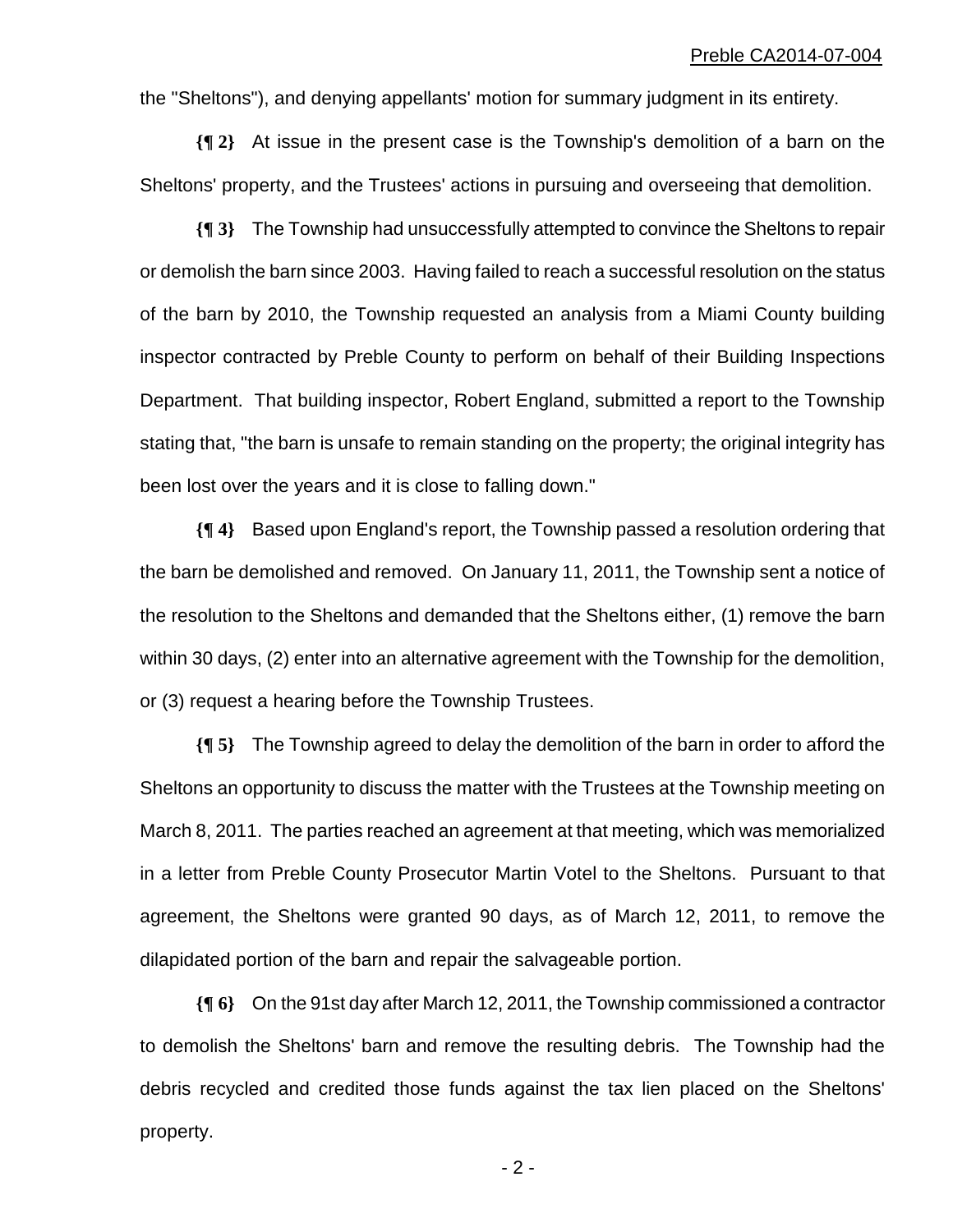**{¶ 7}** The Sheltons subsequently filed suit in the United States District Court for the Southern District of Ohio. That court granted partial judgment on the pleadings in favor of the Township with respect to the Sheltons' claim of violations of procedural and substantive due process. The District Court dismissed without prejudice the Sheltons' state law causes of action.

**{¶ 8}** The Sheltons then filed a complaint in the Preble County Court of Common Pleas. The complaint asserted claims for wrongful demolition, breach of contract, and conversion against the Township. Against the Trustees, the Sheltons asserted claims for trespass.

**{¶ 9}** Both parties subsequently filed motions for summary judgment. The trial court ruled in favor of the Sheltons on their claims of wrongful demolition and breach of contract. The court denied appellants' motion in its entirety.

**{¶ 10}** Appellants now appeal that decision, raising two assignments of error for review

### **Summary Judgment Standard of Review**

**{¶ 11}** Summary judgment is a procedural device used to terminate litigation when there are no issues in a case requiring a formal trial. *Roberts v. RMB Ents., Inc.*, 197 Ohio App.3d 435, 2011-Ohio-6223, ¶ 6 (12th Dist.). On appeal, a trial court's decision granting summary judgment is reviewed de novo. *Moody v. Pilot Travel Ctrs., L.L.C.*, 12th Dist. Butler No. CA2011-07-141, 2012-Ohio-1478, ¶ 7, citing *Burgess v. Tackas*, 125 Ohio App.3d 294, 296 (8th Dist.1998). In applying the de novo standard, the appellate court is required to "us[e] the same standard that the trial court should have used, and \* \* \* examine the evidence to determine whether as a matter of law no genuine issues exist for trial." *Bravard v. Curran*, 155 Ohio App.3d 713, 2004-Ohio-181, ¶ 9 (12th Dist.), quoting *Brewer v. Cleveland Bd. of Edn.*, 122 Ohio App.3d 378, 383 (8th Dist.1997).

**{¶ 12}** Pursuant to Civ.R. 56, a trial court may grant summary judgment only when (1)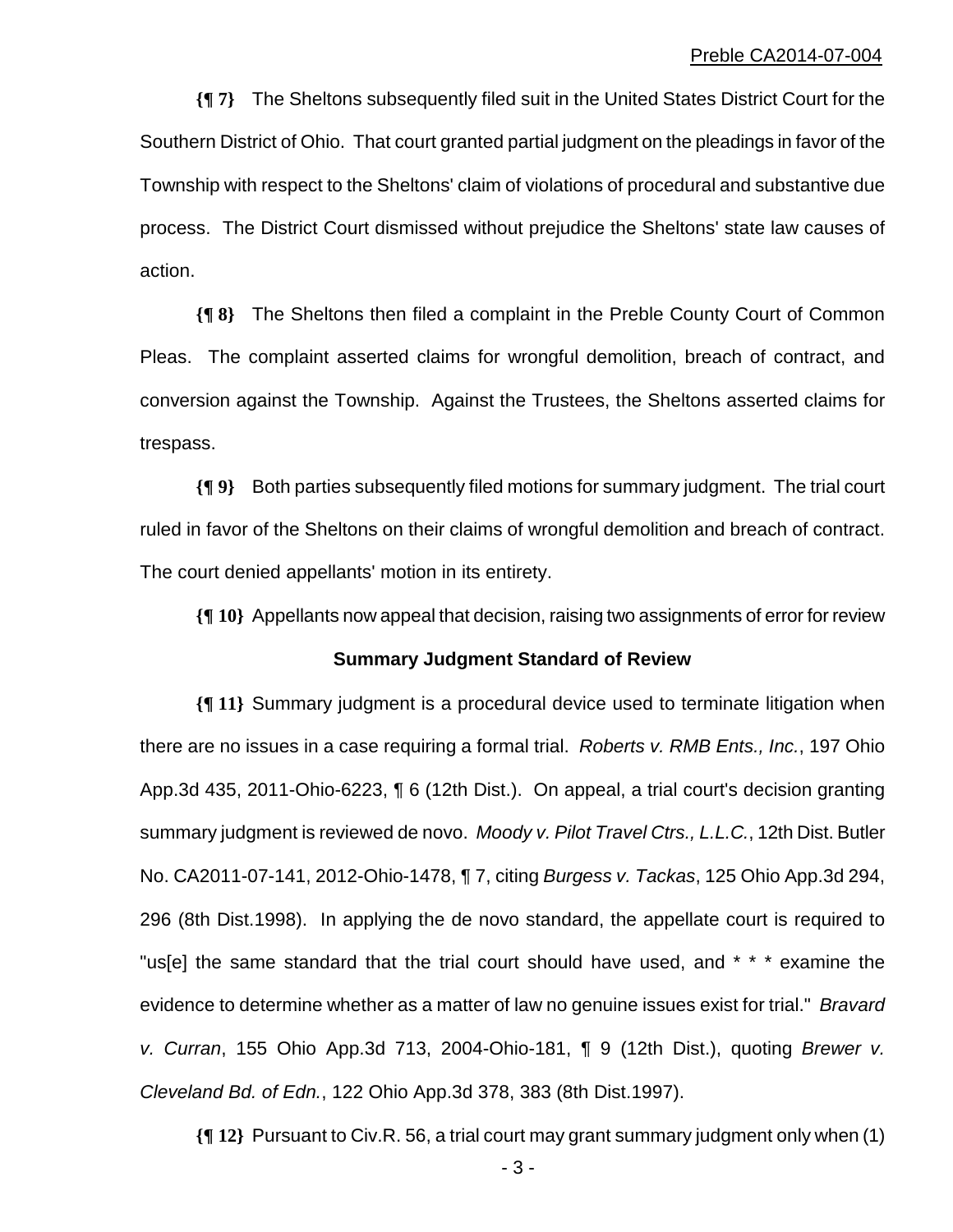there is no genuine issue of any material fact, (2) the moving party is entitled to judgment as a matter of law, and (3) the evidence submitted can only lead reasonable minds to a conclusion that is adverse to the nonmoving party. *BAC Home Loans Servicing, L.P. v. Kolenich*, 194 Ohio App.3d 777, 2011-Ohio-3345, ¶ 17 (12th Dist.). The party moving for summary judgment bears the initial burden of demonstrating that no genuine issue of material fact exists. *Touhey v. Ed's Tree & Turf, L.L.C.*, 194 Ohio App.3d 800, 2011-Ohio-3432, ¶ 7 (12th Dist.), citing *Dresher v. Burt*, 75 Ohio St.3d 280, 292-293 (1996).

**{¶ 13}** Once this burden is met, the nonmoving party must then present evidence to show that there is some issue of material fact yet remaining for the trial court to resolve. *Smedley v. Discount Drug Mart, Inc.*, 190 Ohio App.3d 684, 2010-Ohio-5665, ¶ 11 (12th Dist.). In determining whether a genuine issue of material fact exists, the evidence must be construed in the nonmoving party's favor. *Walters v. Middletown Properties Co.*, 12th Dist. Butler No. CA2001-10-249, 2002-Ohio-3730, ¶ 10. We are mindful of these principles in addressing the following assignments of error.

**{¶ 14}** Assignment of Error No. 1:

**{¶ 15}** THE TRIAL COURT FAILED TO PROPERLY APPLY THE IMMUNITY SAFEGUARDS OF R.C. 2744.02, AND INSTEAD CREATED A NEW CAUSE OF ACTION UNDER R.C. 2744.03 WITH ITS SUPPORT RESTING ENTIRELY UPON A SINGLE OUTDATED AND ABROGATED DECISION.

**{¶ 16}** Within this assignment of error, appellants argue that the trial court erred in failing to apply immunity to the Township and Trustees, thus denying appellants' motion for summary judgment in its entirety.

**{¶ 17}** The trial court relied upon *Solly v. Toledo*, 7 Ohio St.2d 16 (1966), in determining that immunity did not apply in the present case. However, *Solly* was decided before R.C. Chapter 2744 was adopted in 1989. *Solly* is applicable only to claims of

 $-4-$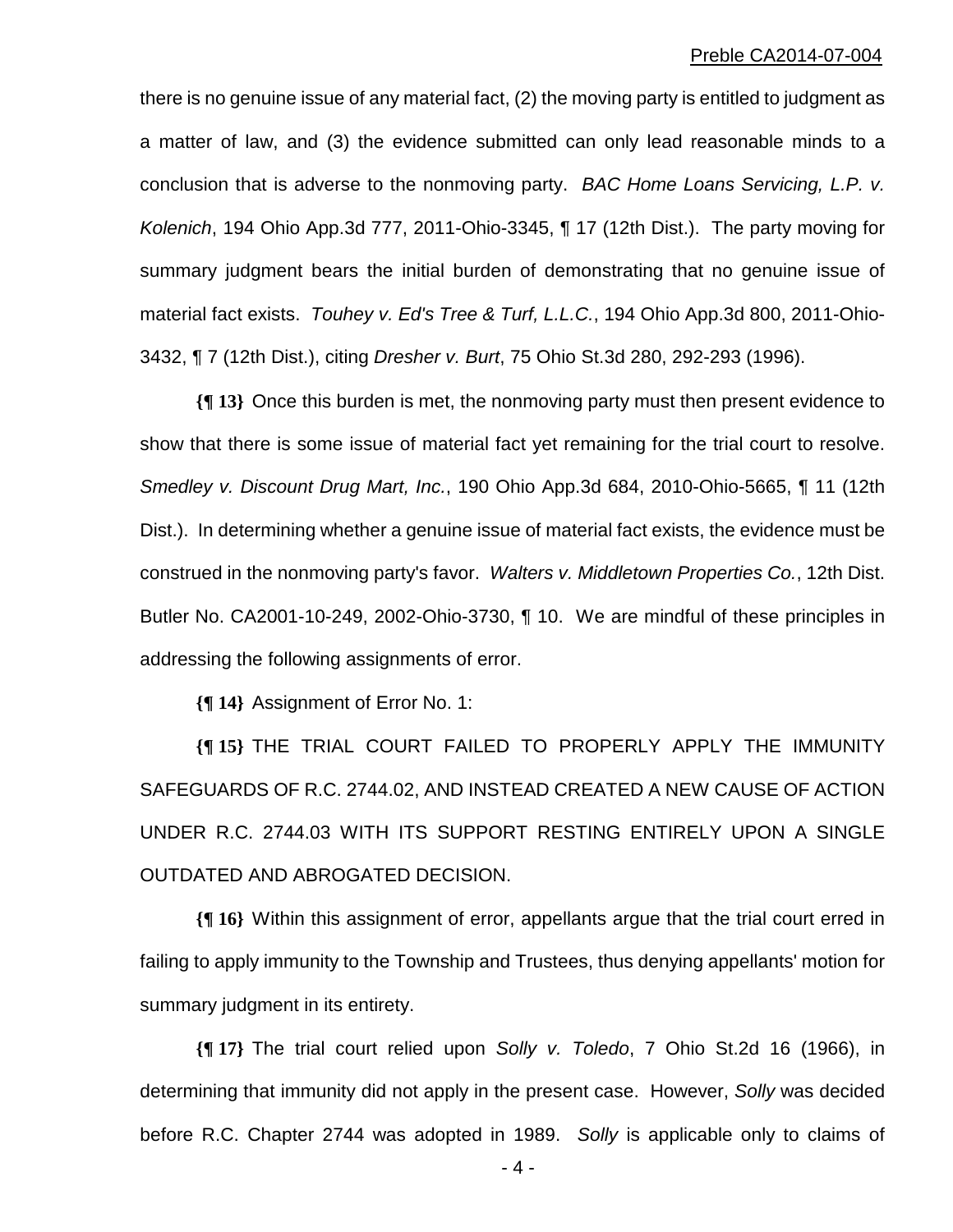constitutional violations. *Englewood v. Turner*, 2d Dist. Montgomery No. 22270, 2008-Ohio-4637, ¶ 22. The *Englewood* court recognized that if a claim "were construed as an attempt to recover for wrongful demolition, it would be considered a tort and could be precluded under the sovereign immunity granted to political subdivisions in R.C. Chapter 2744." *Id*. Furthermore, the *Englewood* court acknowledged that, "[t]he Ohio Supreme Court also noted in *Solly* that the city of Toledo did not raise the defense of governmental immunity. As a result, *Solly* is not controlling on the issue of recovery for wrongful demolition." *Id*., citing *Monesky v. Wadsworth*, 9th Dist. Medina App. No. 2478–M, 1996 WL 148655 (Apr. 3, 1996).

**{¶ 18}** We agree with the *Englewood* court's analysis and find that the trial court improperly relied on *Solly* in the present case where no constitutional violations were alleged.<sup>1</sup> Therefore, we must determine whether immunity should have been applied pursuant to R.C. Chapter 2744.

## **Township Immunity**

**{¶ 19}** The Ohio Supreme Court has set forth a three-tiered analysis for determining whether a political subdivision is immune from liability. *Cater v. Cleveland*, 83 Ohio St.3d 24, 28, 1998-Ohio-421. Under the first tier, a political subdivision is granted broad immunity for any injury arising out of its governmental functions. R.C. 2744.02(A)(1). The immunity afforded to the political subdivision, however, is not absolute but instead is subject to five exceptions under R.C. 2744.02(B). Thus, the second tier of the analysis focuses on the exceptions to immunity set forth in R.C. 2744.02(B). Finally, in the third tier of the analysis, if an exception exists, immunity can be reinstated if the political subdivision can successfully argue that one of the defenses set forth in R.C. 2744.03(A) applies. *Cater*.

**{¶ 20}** The parties do not dispute that the Township is a political subdivision pursuant

<u>.</u>

<sup>1.</sup> The alleged constitutional violations were previously decided upon in federal court, as set forth above.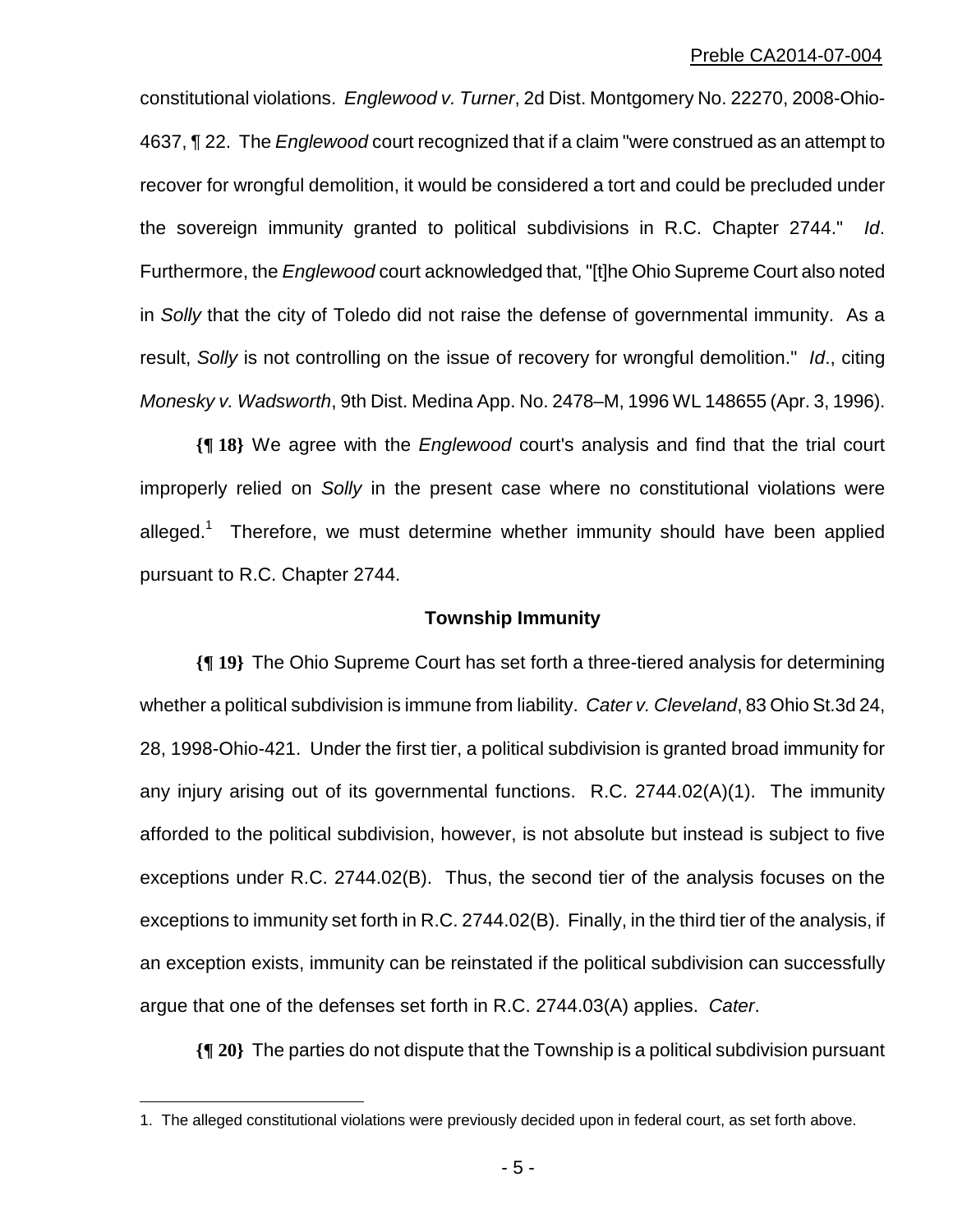to R.C. 2744.01(F). With respect to whether the Township was engaged in a governmental

function, R.C. 2744.01 provides, in pertinent part:

(C)(1) "Governmental function" means a function of a political subdivision that is specified in division (C)(2) of this section or that satisfies any of the following:

\* \* \*

(c) A function that promotes or preserves the public peace, health, safety, or welfare; that involves activities that are not engaged in or not customarily engaged in by nongovernmental persons; and that is not specified in division (G)(2) of this section as a proprietary function.

(2) A "governmental function" includes, but is not limited to, the following:

" \* \* \*

(p) The provision or nonprovision of inspection services of all types, including, but not limited to, inspections in connection with building, zoning, sanitation, fire, plumbing, and electrical codes, and the taking of actions in connection with those types of codes, including, but not limited to, the approval of plans for the construction of buildings or structures and the issuance or revocation of building permits or stop work orders in connection with buildings or structures \* \* \*[.]

**{¶ 21}** In the present case, the Township demolished the Sheltons' barn under

authority granted in R.C. 505.86, which provides, in pertinent part:

(B) A board of township trustees may provide for the removal, repair, or securance of buildings or other structures in the township that have been declared insecure, unsafe, or structurally defective by any fire department under contract with the township or by the county building department or other authority responsible under Chapter 3781. of the Revised Code for the enforcement of building regulations or the performance of building inspections in the township, or buildings or other structures that have been declared unfit for human habitation by the board of health of the general health district of which the township is a part.

At least thirty days prior to the removal, repair, or securance of any insecure, unsafe, or structurally defective building, the board of township trustees shall give notice by certified mail of its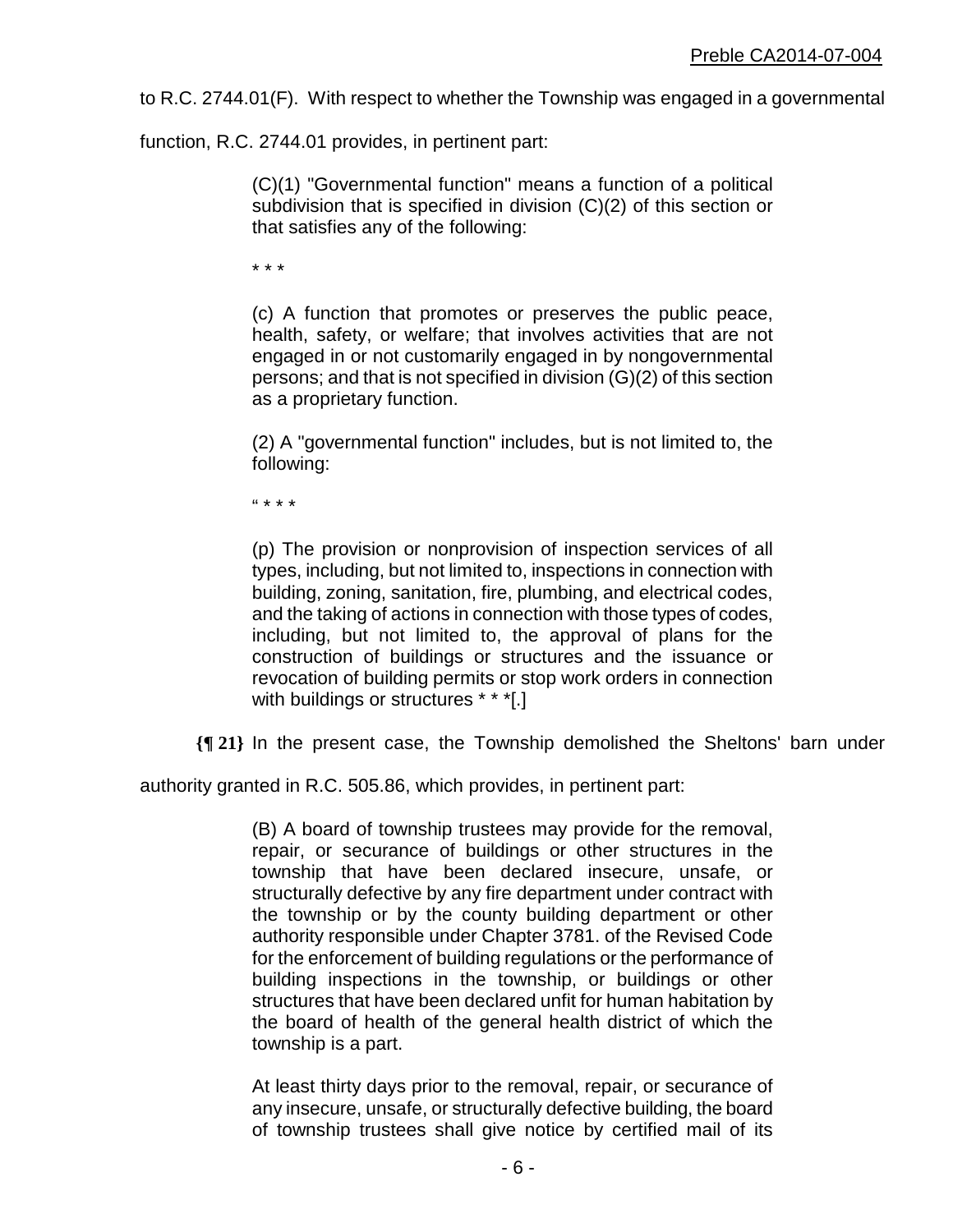intention with respect to the removal, repair, or securance to the holders of legal or equitable liens of record upon the real property on which the building is located and to owners of record of the property. If the owner's address is unknown and cannot reasonably be obtained, it is sufficient to publish the notice once in a newspaper of general circulation in the township. The owners of record of the property or the holders of liens of record upon the property may enter into an agreement with the board to perform the removal, repair, or securance of the insecure, unsafe, or structurally defective building. If an emergency exists, as determined by the board, notice may be given other than by certified mail and less than thirty days prior to the removal, repair, or securance.

**{¶ 22}** Based on the foregoing, the Township engaged in a governmental function under R.C. 505.86 when it exercised its authority to order the demolition of a barn which was declared unsafe by a building inspector under contract with Preble County. $^2$  Consequently, unless one of the exceptions set forth under R.C. 2744.02(B) applies, the trial court in this case erred in concluding that sovereign immunity did not apply to the Township.

**{¶ 23}** R.C. 2744.02(B)(1)-(5) provides the exceptions to immunity for a political subdivision: (1) the negligent operation of a motor vehicle by an employee; (2) the negligent performance of a proprietary function; (3) the negligent failure to keep public roads open and in repair; (4) injury caused by a defect on the grounds of a public building, and (5) instances in which civil liability is expressly imposed upon the subdivision by a section of the Revised Code.

**{¶ 24}** None of those exceptions apply in the present case. The Sheltons argued in their memorandum in opposition to appellants' motion for summary judgment that R.C. 2744.02(B)(2) applied as the Township negligently performed a proprietary function. However, R.C. 2744.01(G)(1)(a) specifically excludes governmental functions from the

1

<sup>2.</sup> The record includes the agreement whereby the Preble and Miami County Boards of Commissioners contracted to have the Miami County Building Inspection Department provide backup services to the Preble County Building Inspection Department.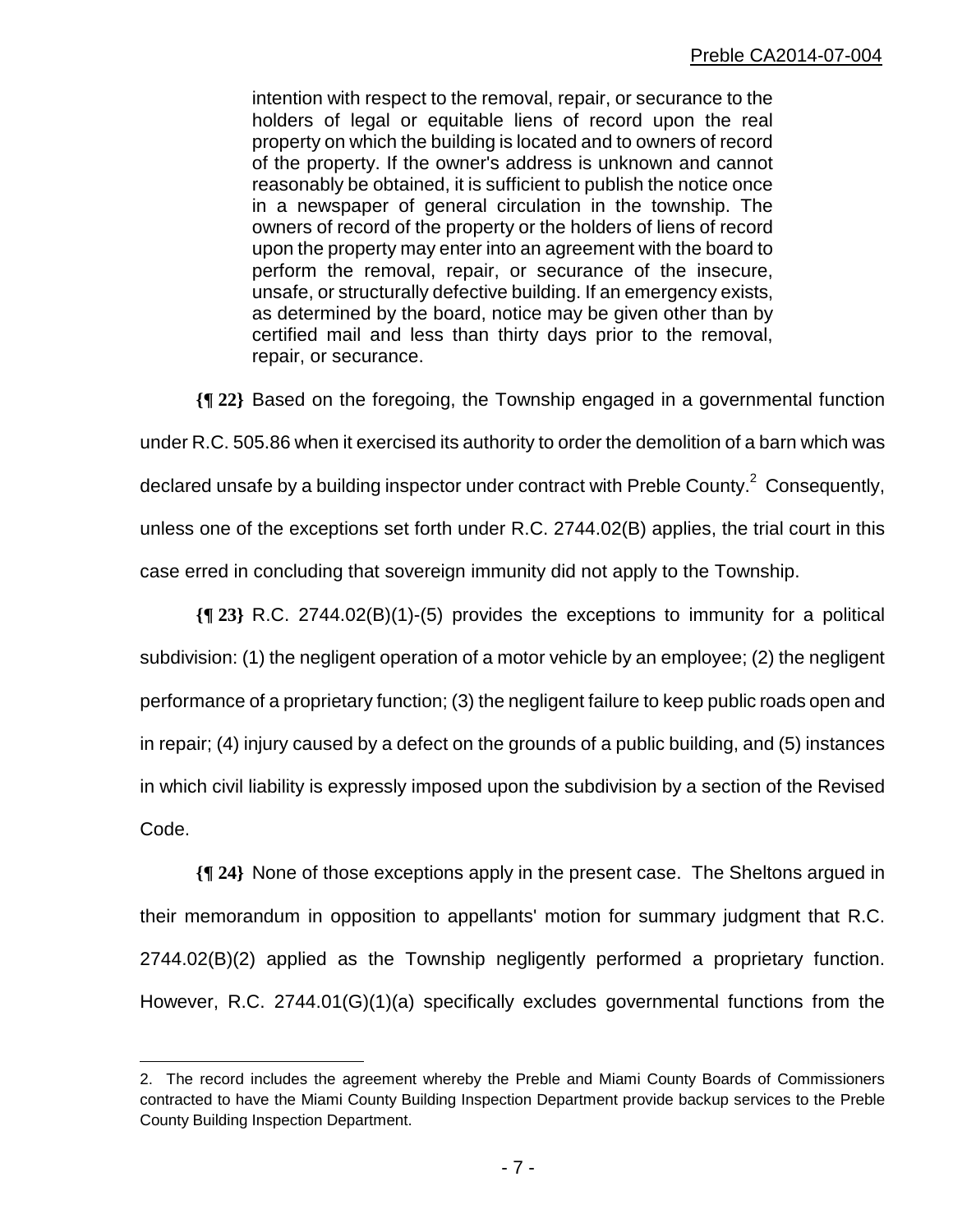definition of proprietary functions. As set forth above, the Township was engaged in a governmental function under R.C. 505.86. Accordingly, the exception to immunity for the negligent performance of a proprietary function does not apply.

**{¶ 25}** The Sheltons also argued below that they were not provided proper notice of the demolition. Pursuant to R.C. 505.86, the Township was required to provide notice to the Sheltons at least 30 days prior to the demolition of the barn. The requisite notice was sent to the Sheltons on January 11, 2011, well in advance of the June 11, 2011 demolition. The Township was not required to send repeated notices to the Sheltons in advance of the demolition where notice was given in the preceding six months and the only reason for delay was an agreement with the Sheltons to provide them additional time to remedy the situation. The Sheltons were clearly on notice of the impending demolition if they failed to repair or remove the barn prior to June 11, 2011.

**{¶ 26}** The same logic applies to the Sheltons' assertion that the Township was required to conduct another inspection prior to the demolition. At the time of the demolition, the barn remained half-collapsed. It was evident that no significant repairs took place to remedy the safety hazard posed by the barn. Thus, it was unnecessary for the Township to order another inspection within a few months of the first where it remained in essentially the same condition as when it was initially inspected.

**{¶ 27}** Finally, the trial court found that the Township ignored its own procedures by failing to refer the matter to a zoning enforcement officer. The trial court reached this conclusion by referencing sections of the Preble County Zoning Resolution which was adopted by the Township. While it is true that zoning issues in the Township are subject to that resolution, the present case does not deal in any way with a violation of the zoning code. Therefore, any requirements and rules set forth under the Preble County Zoning Resolution are irrelevant.

 $-8 -$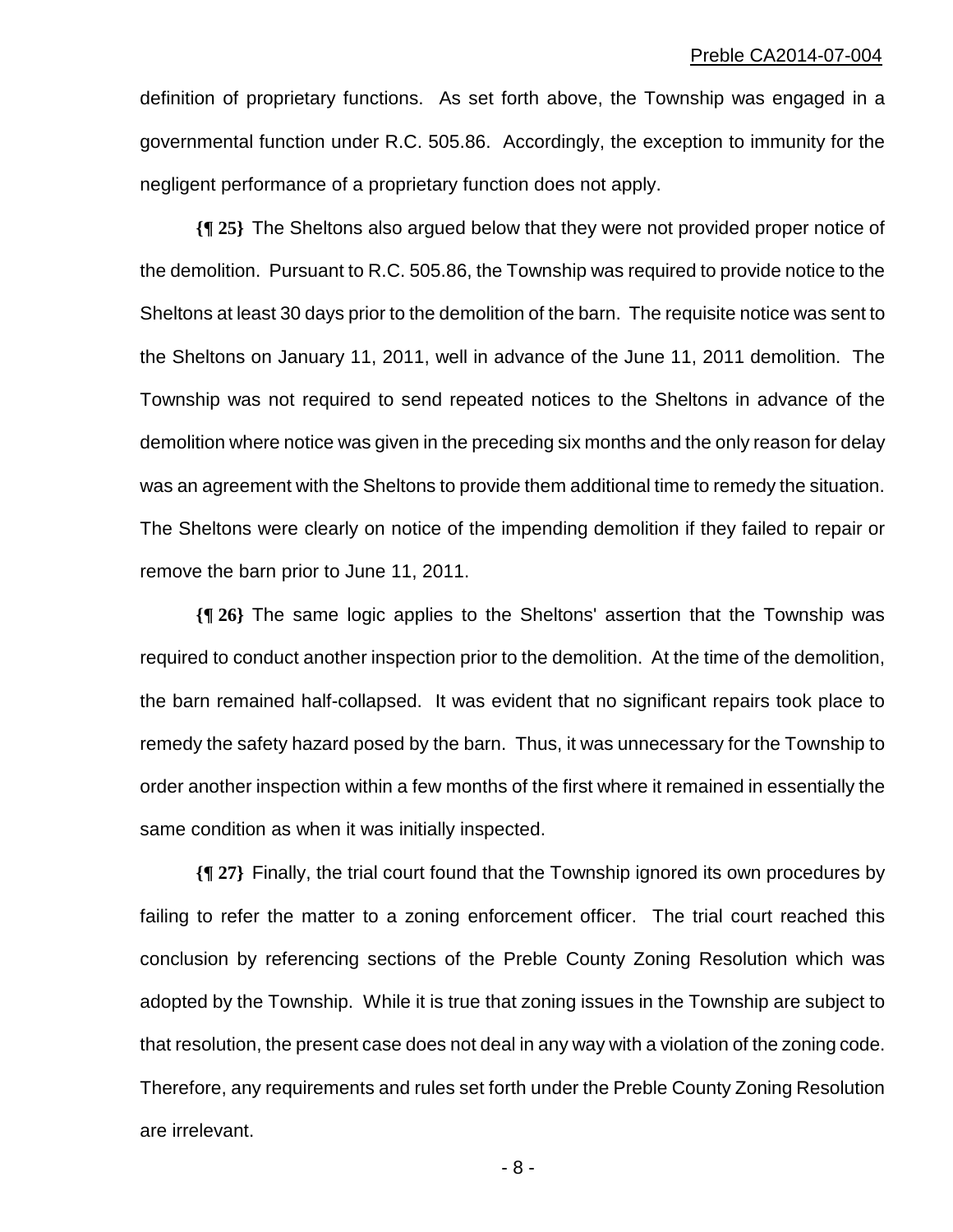**{¶ 28}** We find that the Township followed the requirements set forth in R.C. 505.86 for removing an unsafe structure. Therefore, we find that the trial court erred in failing to grant the Township's motion for summary judgment as to the wrongful demolition claim.

### **Trustee Immunity**

**{¶ 29}** Township trustees are generally immune from suit when performing governmental duties. *Champion Mall Corp. v. Champion Twp. Bd. of Trustees*, 11th Dist. Trumbull No. 2009-T-0102, 2010-Ohio-2051, ¶ 35. However, civil liability may attach to township trustees if the plaintiffs can show that one of the exceptions to immunity exists under R.C. 2744.02, and the trustees "acts or omissions were with malicious purpose, in bad faith, or in a wanton or reckless manner." R.C. 2744.03(A)(6)(b).

**{¶ 30}** As discussed above, the defenses set forth in R.C. 2744.03(A) apply only if one of the exceptions to immunity under R.C. 2744.02 are applicable. Having already found that the demolition constituted a governmental function and that none of the exceptions set forth in R.C. 2744.02 apply, there is no need for an analysis of the available defenses that would reinstate immunity under R.C. 2744.03(A). Consequently, individual immunity applies to the Trustees.

**{¶ 31}** Accordingly, we find that the trial court erred in denying the Trustees' motion for summary judgment as to the claims for trespass.

## **Conversion**

**{¶ 32}** The trial court denied summary judgment to both parties on the issue of conversion. The court found that issues of fact remained as to whether the Township deprived the Sheltons of their property when debris and metal roofing was removed following the demolition.

**{¶ 33}** The Sheltons' conversion claim asserts that the Township wrongfully exercised dominion over "the structural steel that comprised part of the barn." There is no mention of

 $-9 -$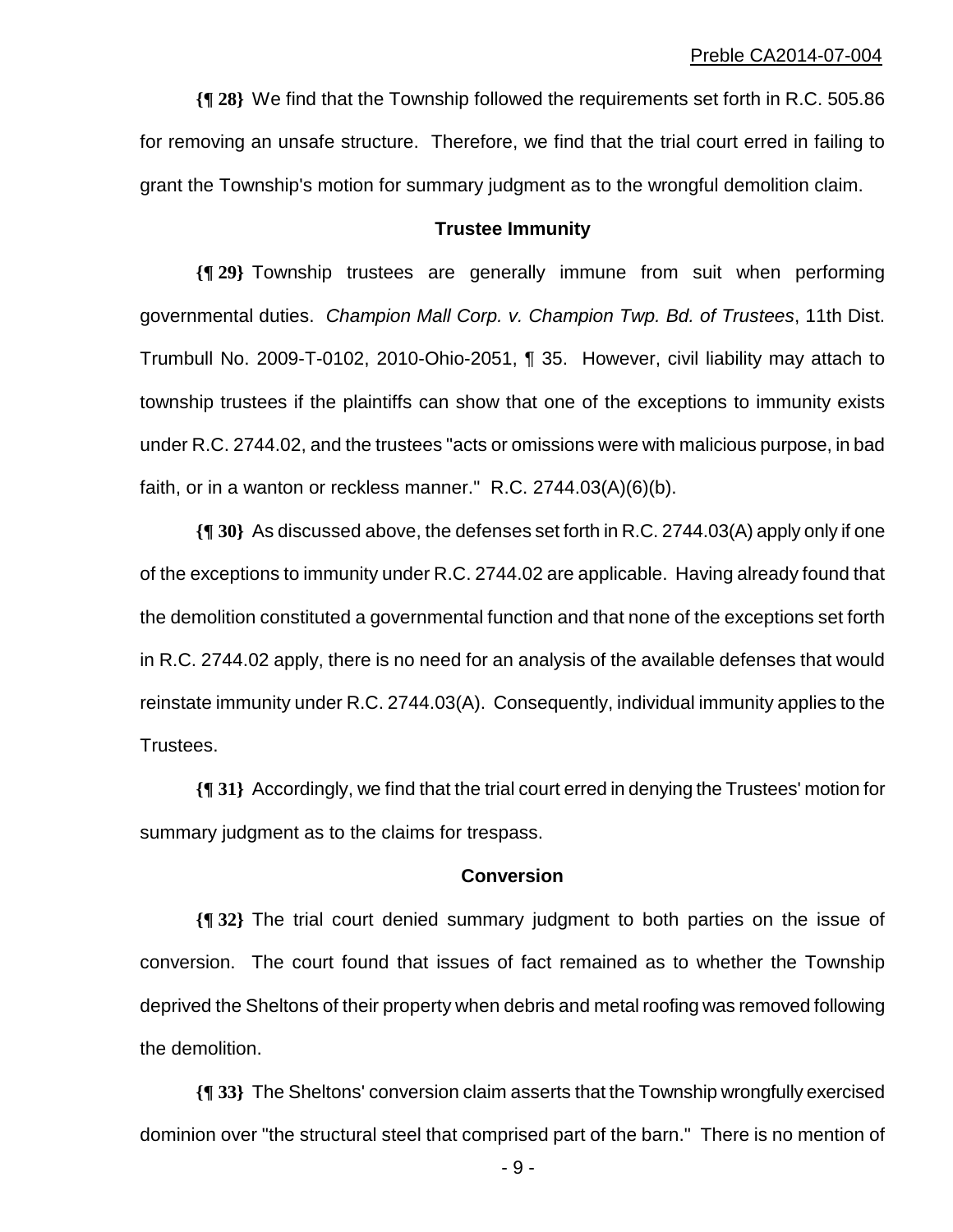miscellaneous debris in their conversion claim. R.C. 505.86 provides for the "removal \* \* \* of buildings." It is inherent that the removal of the barn includes removing "the structural steel that comprised part of the barn." If the very materials that comprise the building are not to be removed, then that portion of the statute would have little or no meaning. Pursuant to R.C. 505.86 and having previously found that the Township is entitled to immunity for the demolition of the barn, we find that the Township is equally entitled to immunity for the removal of the materials that comprised the barn.

**{¶ 34}** Accordingly, we find that the trial court erred in failing to grant the Township's motion for summary judgment as to the conversion claim.

**{¶ 35}** In light of the foregoing, having found that, (1) the trial court erred in relying on *Solly* where no constitutional issues were raised, (2) none of the exceptions to immunity under R.C. 2744 are applicable, and (3) sovereign immunity applied to the Township and Trustees as they were engaged in a governmental function pursuant to R.C. 505.86, appellants' first assignment of error is sustained.

**{¶ 36}** Assignment of Error No. 2:

**{¶ 37}** NO CONTRACT EXISTED AS THE SHELTONS ASSERT A MATERIAL CLAIM WAS ABSENT FROM THE CONTRACT.

**{¶ 38}** Within this assignment of error, appellants argue first that no contract exists because the agreement was silent as to an element the Sheltons considered essential. Appellants assert that the Sheltons considered a "weather permitting" condition to be essential to the contract. However, the Sheltons have not argued that a "weather permitting" contingency was an essential term, nor did they seek to have it incorporated into the contract. Accordingly, we find that the "weather permitting" condition was not essential to the contract, and that the Sheltons accepted the terms of the contract as stated in the letter from Votel to the Sheltons.

 $- 10 -$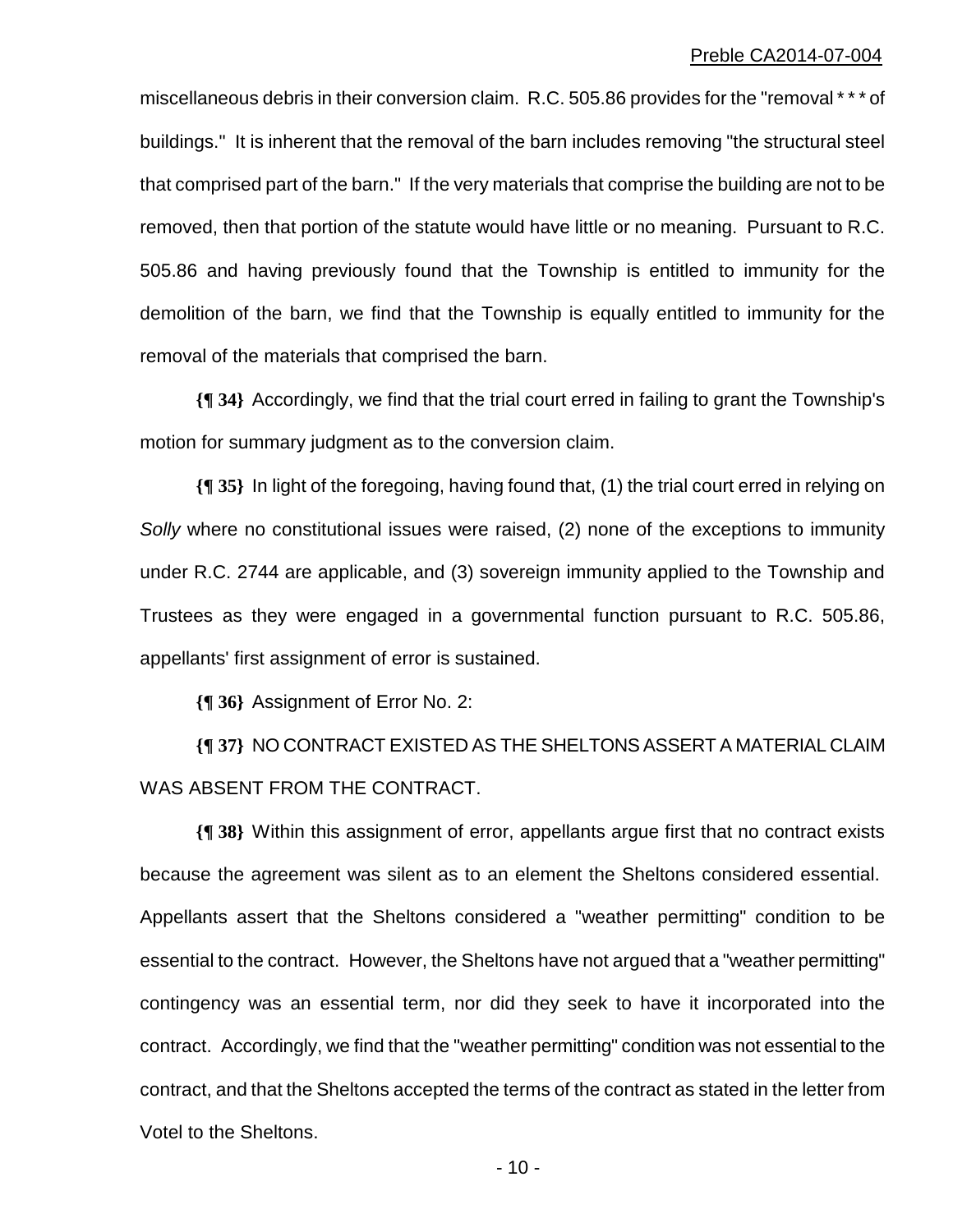**{¶ 39}** In the alternative, appellants argue that if the agreement created a binding contract, the Sheltons materially breached the contract by failing to perform. Whether or not the Sheltons committed a material breach in failing to perform on the contract within 90 days turns upon whether time of performance was of the essence to the contract.

**{¶ 40}** Ohio courts are split as to whether and when "time is of the essence" may be implied in a contract. Generally, time of performance is not of the essence to a contract unless expressed. *Brown v. Brown*, 90 Ohio App.3d 781, 784 (11th Dist.1993); *Mays v. Hartman*, 81 Ohio App. 408, 412 (1st Dist.1947). However, some courts have found it may be implied that time is of the essence depending on the nature of the contract or circumstances under which it was negotiated. *Green, Inc. v. Smith*, 40 Ohio App.2d 30, 37- 38 (4th Dist.1974); *Franklin Mgt. Indus., Inc. v. Far More Properties, Inc.*, 8th Dist. Cuyahoga No. 101397, 2014-Ohio-5437, ¶ 16. Other courts have found that it may be implied whenever a definite date is fixed for compliance. *See, e.g., Lake Ridge Academy v. Carney*, 9th Dist. Lorain No. 91CA005063, 1991 WL 215024, \*4 (Oct. 16, 1991); *Calabrese v. Vukelic*, 7th Dist. Jefferson No. 94-J-37, 1995 WL 750140, \*1 (Dec. 14, 1995), citing *Domigan v. Domigan*, 46 Ohio App. 542, 546 (5th Dist.1933). Finally, there are courts that combine the above approaches and consider both the nature and circumstances of the negotiation, as well as the fixed date of the contract in determining whether to imply that time is of the essence. *Marion v. Hoffman*, 3rd Dist. Marion No. 9-10-23, 2010-Ohio-4821, ¶ 23; *Nippon Life Ins. Co. of Am. v. One Source Mgt., Ltd.*, 6th Dist. Lucas No. L-10-1247, 2011- Ohio-2175, ¶ 24.

**{¶ 41}** This court has previously indicated that it may be implied that time is of the essence to a contract in certain situations. In *SRW Environmental Servs. Inc. v. Dudley*, 12th Dist. Butler No. CA2008-11-282, 2009-Ohio-3681, this court held that the fact that a contract contains a specified date or deadline does not in and of itself automatically make time of the

 $- 11 -$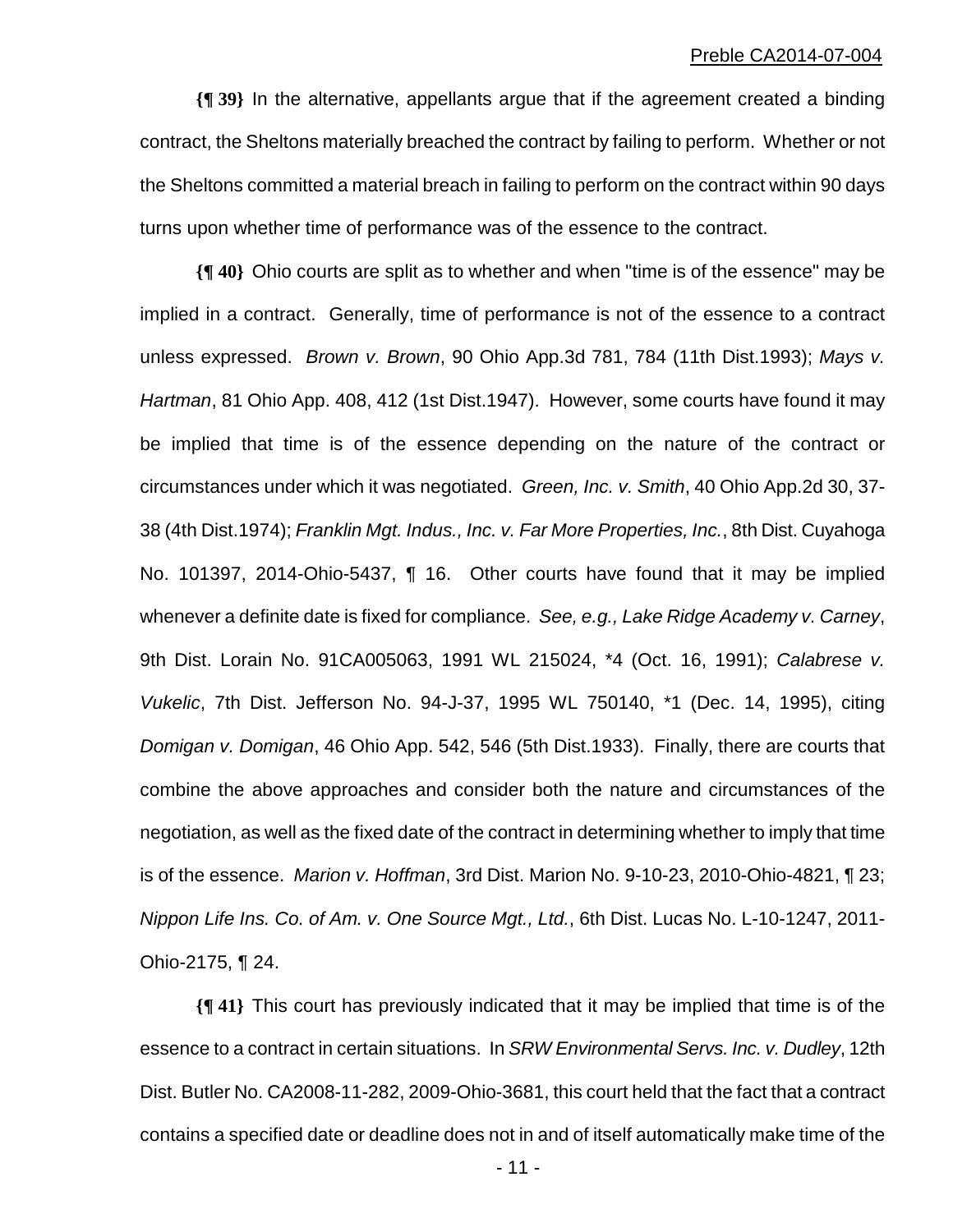essence. Instead, "when it is said that time is of the essence, the proper meaning of the phrase is that the performance by one party at the time specified in the contract or within the period specified in the contract is essential in order to enable him to require performance from the other party." *Id*., quoting *Lake Ridge Academy v. Carney*, 66 Ohio St.3d 376, 378 (1993). This court went on to hold that, "performance by a specific date must be an essential element of the contract based on the circumstances under which it was negotiated." *Id*. at ¶ 16. This court also held that time was not of the essence where the party failed to show that "any provision in the contract or circumstance of this case [ ] would render time of performance as being of the essence \* \* \*." *Merritt v. Anderson*, 12th Dist. Fayette No. CA2008-04-010, 2009-Ohio-1730, ¶ 25.

**{¶ 42}** In the present case, the facts support implying that time of performance was of the essence based upon the fixed date in the contract and the nature and circumstances under which the contract was negotiated.

**{¶ 43}** First, the sole reason the Township sought to persuade the Sheltons to repair or demolish the barn was because it presented a safety hazard. The building inspector had advised the Township that, "the barn is unsafe to remain standing on the property; the original integrity has been lost over the years and it is close to falling down." The Township subsequently passed a resolution requiring that the barn be demolished as a result of those safety concerns. The Sheltons were made aware of the safety issues in the notice sent on January 11, 2011, and at the Township meeting on March 8, 2011. Where the essential purpose of a contract is to remedy a present public safety hazard, it is axiomatic that time of performance is essential.

**{¶ 44}** Furthermore, we recognize that the Township had authority under R.C. 505.86(B) to demolish the unsafe barn 30 days after providing notice to the Sheltons. The contract in the present case simply deferred the Township's statutory authority in order to

 $- 12 -$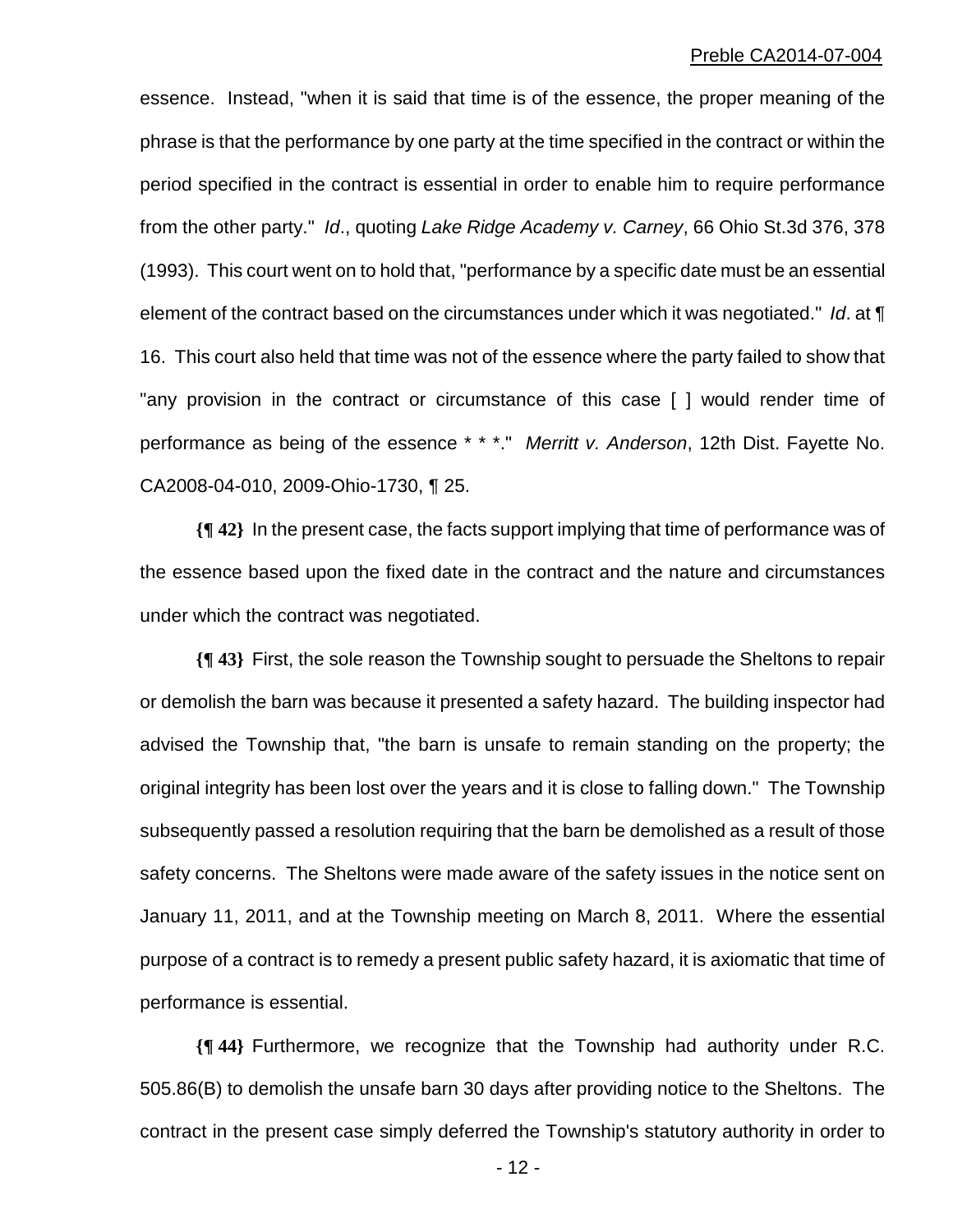provide the Sheltons an opportunity to remedy the situation on their own. It was evident from the building inspector's report, the resolution, the notice sent to the Sheltons, the Township meeting, and the content of the agreement that the timeliness of performance in this final opportunity to repair or demolish the barn was vital.

**{¶ 45}** Thus, the circumstances under which the contract was negotiated involved the Township voluntarily providing the Sheltons one last opportunity to fix the issues on their own before the Township exercised its authority, and the nature of the contract was to remedy an immediate public safety concern. Finally, with respect to the fixed date, the contract specifically provides that "[t]he term of this agreement is ninety (90) days beginning on Saturday, March the 12th, 2011."

**{¶ 46}** Accordingly, we find that the combination of the nature and circumstances of the negotiation and the fixed date provided in the contract establish that time for performance was of the essence. Thus, the Sheltons materially breached the contract when they failed to repair or demolish the barn within 90 days of March 12, 2011.

**{¶ 47}** Following the Sheltons' material breach of the contract, the Township was discharged from its obligations under the contract. *Bd. of Comm'rs. of Clermont Cnty., Ohio v. Vill. of Batavia*, 12th Dist. Clermont App. No. CA2000-06-039, 2001-Ohio-4210, \*3. Consequently, we find that the Township was not subject to any potential limitations of authority under the contract following the Sheltons' material breach outlined above.<sup>3</sup> The Township instead acted under the statutory authority provided pursuant to R.C. 505.86(B). The building inspector's report upon which the Township relied stated that the "barn is unsafe to remain standing on the property." That report did not differentiate between safe and

1

<sup>3.</sup> We further recognize that the contract itself does not expressly provide the Township authority to demolish any portion of the barn. The contract is silent as to the repercussions for either party's failure to perform.